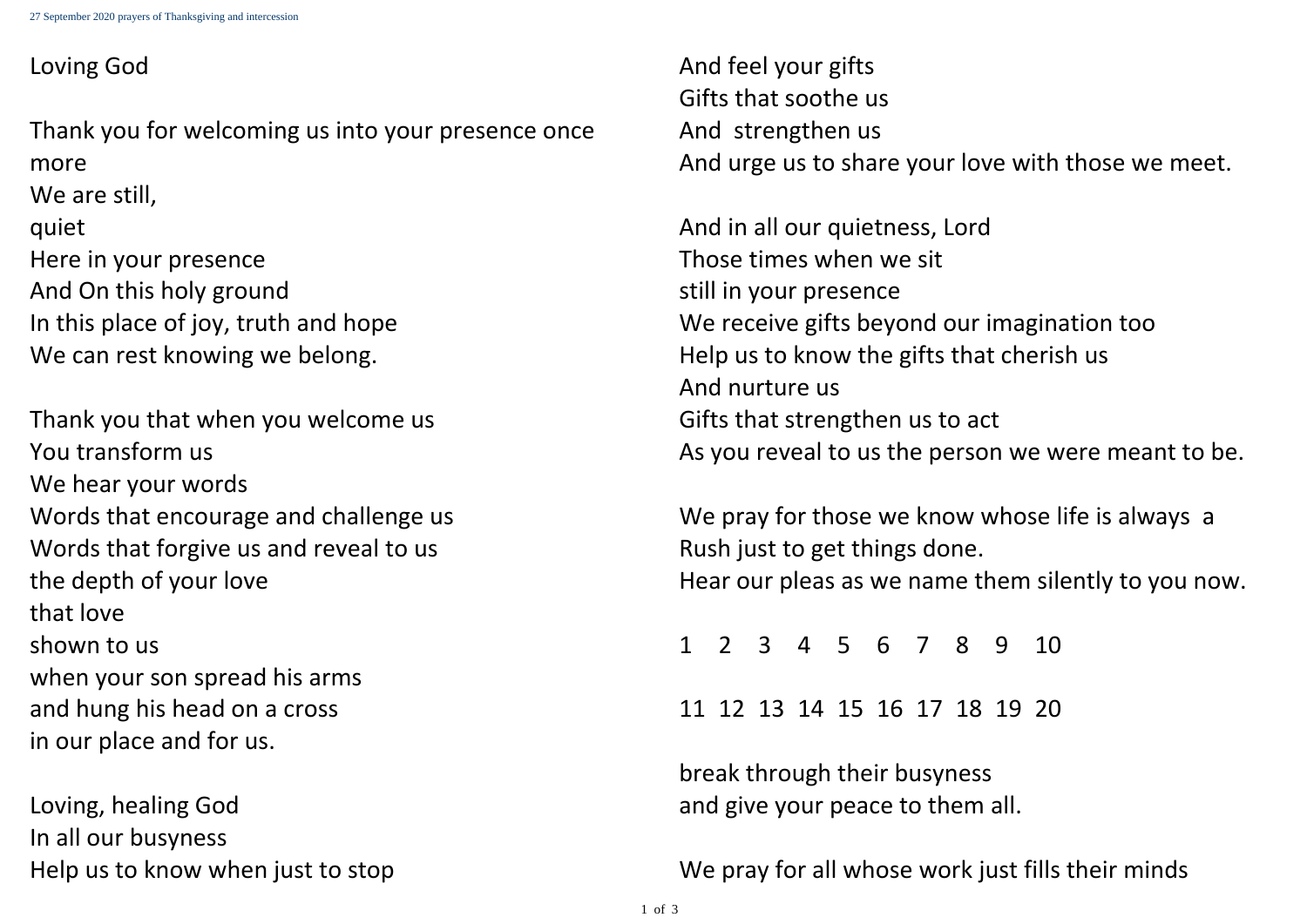And those who have so much to be anxious about That they can think of nothing else Break through their busyness or anxiety too And give them peace.

Lord around the world There are those whose busyness Is just about ensuring their family survives another day Break through their busyness And give your peace to them.

Loving Lord We thank you too For the memories of all who taught us about your To those who first revealed to us your stories Of just how to be a neighbour to those we meet. Help us to follow in their footsteps Such that when the time is right We may rest with them In your glory Praising you with your whole church Through your Son Jesus Christ Who taught us when we pray to say....

Touch those who bring aid to the needy of this world Encourage those who belong to the guild as the yhelp Build fellowship here but all over the world too. Give your special peace to all those who need it.

Loving Lord As always there are those in our community Who are sad this morning Those who miss a familiar face wait for a test result or long for a phone call from a distant loved one. Break through their sorrow Give your peace And teach us all how to relax in your strengthening presence.

Our Father…….

in heaven Hallowed be your name. Your kingdom come, Your will be done, On earth as in heaven. Give us today our daily bread. Forgive us our sins As we forgive those Who sin against us. Save us from the time of trial,